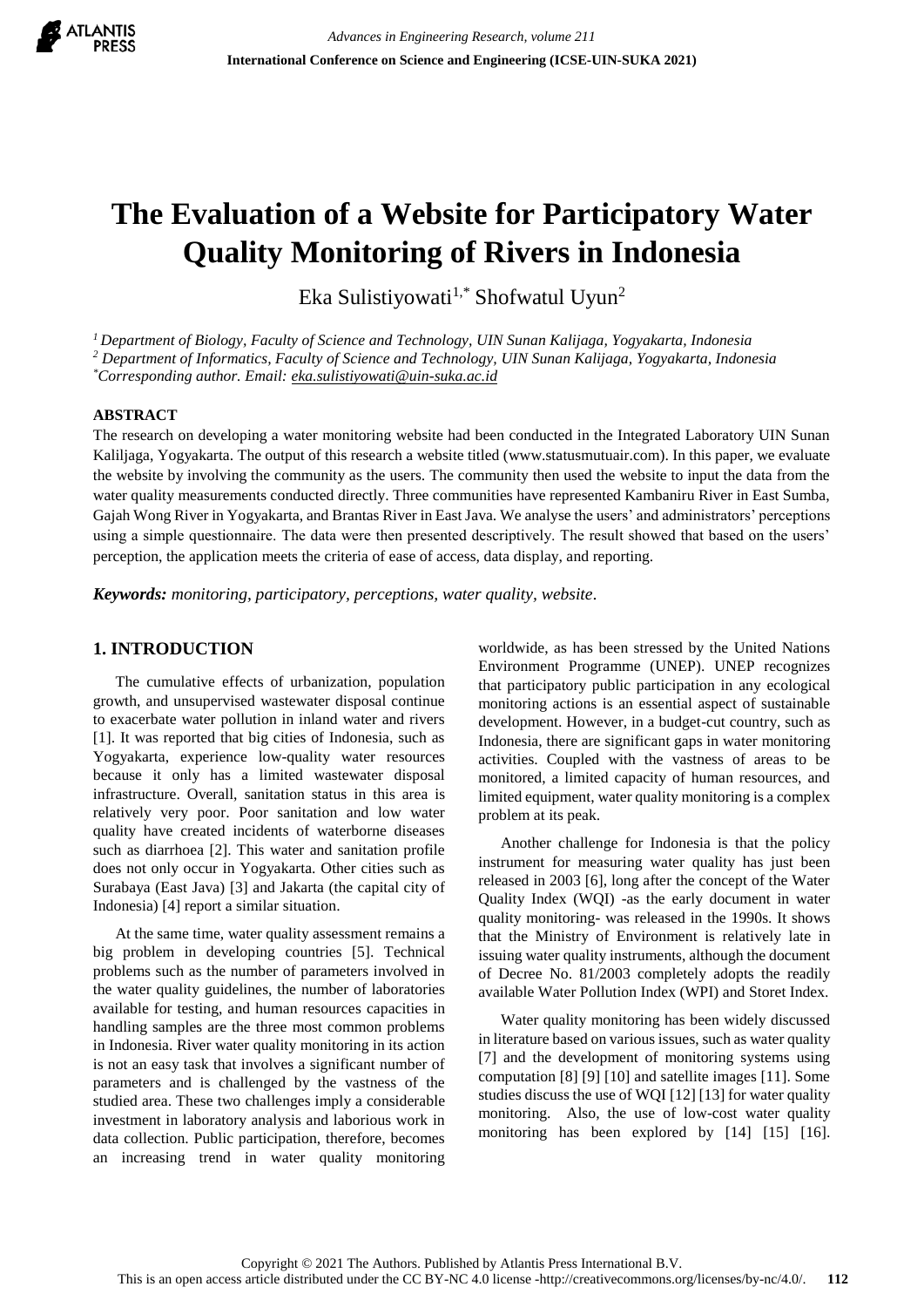However, in Indonesia, water quality monitoring using a simple water quality index is not yet studied

Although the work for water quality monitoring has been conducted widely by some authorities, most of the results does not readily available and publicly accessible. ICEL, for example, is an independent organization that commits to the actions for preventing pollution and monitoring the status of water quality in Indonesia. The website of ICEL, http://spektakel.id/icel/peta/, provides data for water quality only for four years (2012-2015). It indicates that ICEL faces obstacles in data update and maintenance. Another limitation of ICEL is that it only generates an overall conclusion for each river, yet water pollution may occur in the segmented area. Thus, ICEL cannot portray it.

Understanding that water quality monitoring has been a difficult issue, we developed a website, titled [www.statusmutuair.com,](http://www.statusmutuair.com/) that enables the wider public to participate in the monitoring process. The whole process for website development and the computing techniques was documented and discussed in [17]–[19]. As a follow up of those works, this study aimed at evaluating the usefulness of the website by the users.

### **2. METHODS**

The first step in this research is the development of the Web-based Platform for River Health Assessment. To do this, we create a website (www.statusmutuair.com) as our platform. There are several parameters of water quality that need to be measured participatory by the communities involved in the water monitoring project. The parameters are water temperature, TDS, EC, DO, BOD, and coliform.

After the website is developed, we test the website's usability in three communities represented by three major rivers in three cities. The major concept in this research is the involvement of the community in collecting and inputting the data. Three communities from three rivers, Kambaniru River in Nusa Tenggara Timur, Brantas River in East Java, and Gajah Wong River in Yogyakarta, are chosen to participate in monitoring water quality actively. The concept was then developed into an application, and the community participated in data collection and input.

Next, the application calculated and concluded the water quality status of the locations. The water quality status was measured using the STORET method as recommended by the Government Regulation N0. 82/2001

At this phase, the research team actively accompanied the community in the data gathering process and provided education about water quality status. In this research, we worked with the community of Brantas River (Brantas Berdaya) and Gajah Wong (Forsidas

Gajahwong). However, for Kambaniru River, since there was no such an established community, we worked with the community of Paluanda Lama Hamu –a community that was established as an organization to conserve tenun ikat (traditionally woven fabric). Generally, we applied the following concept (Fig. 1).

The participants' perceptions were then studied by administering a simple questionnaire based on three criteria: ease of access, display, and reporting. The overall process of studying the perceptions modifies research conducted by [15].



**Figure 1**. The general concept of participatory water quality monitoring using a website and involving communities of rivers in Indonesia

The overall data collection process was five months, including developing the website, engaging with the community, water analysis, and evaluation of the website by the engaged communities. The website and software involved in this research were initially developed in the Integrated Laboratory UIN Sunan Kalijaga, Yogyakarta.

#### **3. RESULT AND DISCUSSION**

First, we invited the volunteers from the communities to measure water quality using several parameters. We train the volunteers how to use on-site water test kits and collect the data. We only use simple water parameters obtained on-site, and no need for laborious technical works. The table below is an example of how the community put the data into the table.

**Table 1.** Water quality data taken by the communities in Kambaniru, Gajahwong, and Brantas

| Parameter   | Unit       | Kamba | Gajah | <b>Brantas</b> |
|-------------|------------|-------|-------|----------------|
|             |            | niru  | wong  |                |
| Temperature | °C         | 29    | 28,4  | 28,4           |
| EC          | mhos/cm    | 314   | 292   | 310            |
| <b>TDS</b>  | mg/L       | 157   | 156   | 156            |
| pH          |            | 7,7   | 7,5   | 7,4            |
| DO          | mg/L       | 6,1   | 4,75  | 6              |
| <b>BOD</b>  | mg/L       | 6,22  | 7,9   | 13,83          |
| Coliform    | MPN/100 ml | 93    | 150   | 460            |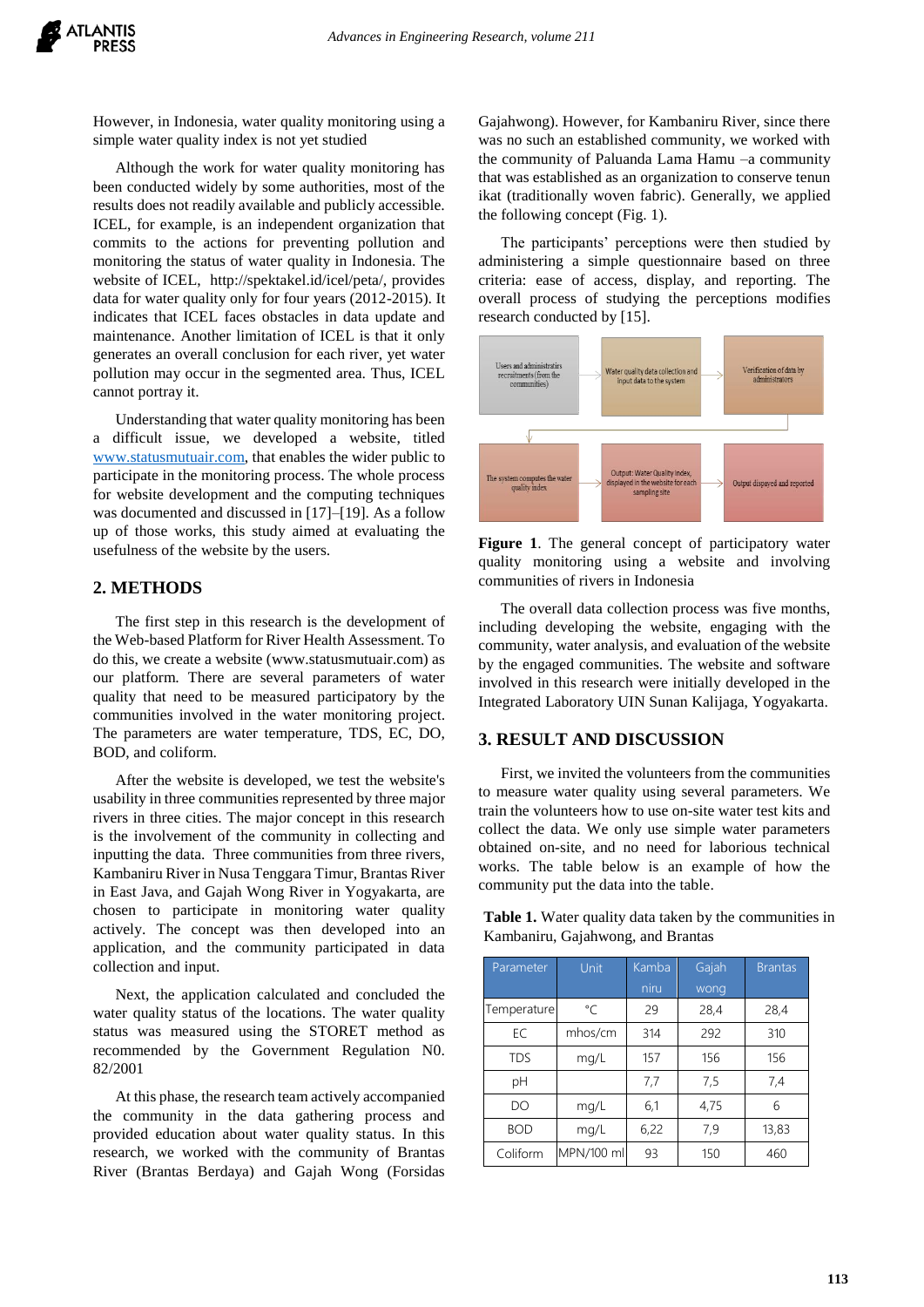Users and administrators evaluate the application. The number of users is 16 for each river, so there are in total 48 users. And, the number of administrators are two for each river, with a total of six administrators for all. We evaluate the system's usability based on three criteria: ease of access and data input, data display, and reporting. In terms of ease of access, the application gained a score between 69.79%-77.08%. The highest score for ease of access and data input is gained from users in Brantas, followed by users in Gajah Wong and Kambaniru. A similar pattern could be examined from two other criteria. Users in Brantas gained the highest score in terms of data display and reporting (figure 1).



#### **Figure 2**. The users' perception of the system based on three criteria

The trend in figure 2 could readily tell that if the application is used by the urban community, such as in Brantas and Gajahwong, the users may find that it meets the criteria of ease of access, data display, and reporting. The only rural community involved in this research, the Kambaniru river community, sees some difficulties operating the application. It may be due to the limitation of internet connection and access to technology that is not always available in Kambaniru.

Analysis of each criterion for each criterion shows that in terms of ease of access, the highest score was temporary data saving and data updating for saved data. It implies that the users find the features of temporary data saving are essential.



**Figure 3**. Radar diagram for the individual indicator of the users' perception of the developed application.

Further, as shown in figure 2, users see that data display is necessary for a website. Hence they gave a high score for the menus, such as automatic display of water quality status and reporting status. Lastly, in terms of reporting, the highest score is achieved in the availability of the printing option. It seems that users prefer to see their results on paper as complementary to a result displayed online

Next, we conducted administrators' evaluations based on qualitative interviews with them. The administrators mentioned several points. First, in terms of display, the administrators think it could be improved by having an "interesting display". An interesting display may increase users' participation, moreover, if it has an Android option for the application. Second, our prototype only allows the monitoring of three rivers. Hence administrators see the importance to expand to many other rivers in Indonesia. Also, it is necessary to include terrestrial water reservoirs such as lakes and streams because water quality in these types of reservoirs is no less important.

#### **4. CONCLUSION**

We evaluated a website (www.statusmutuair.com) for participatory water quality monitoring system based on real-time calculation. The users and administrator evaluated the application. The result shows that the users find the system could meet the ease of access, data display, and reporting. Further improvement could be made in terms of "interesting display" and expanding the system to other rivers in Indonesia. Further development to improve the website is required including accommodating the interface and data collection issues